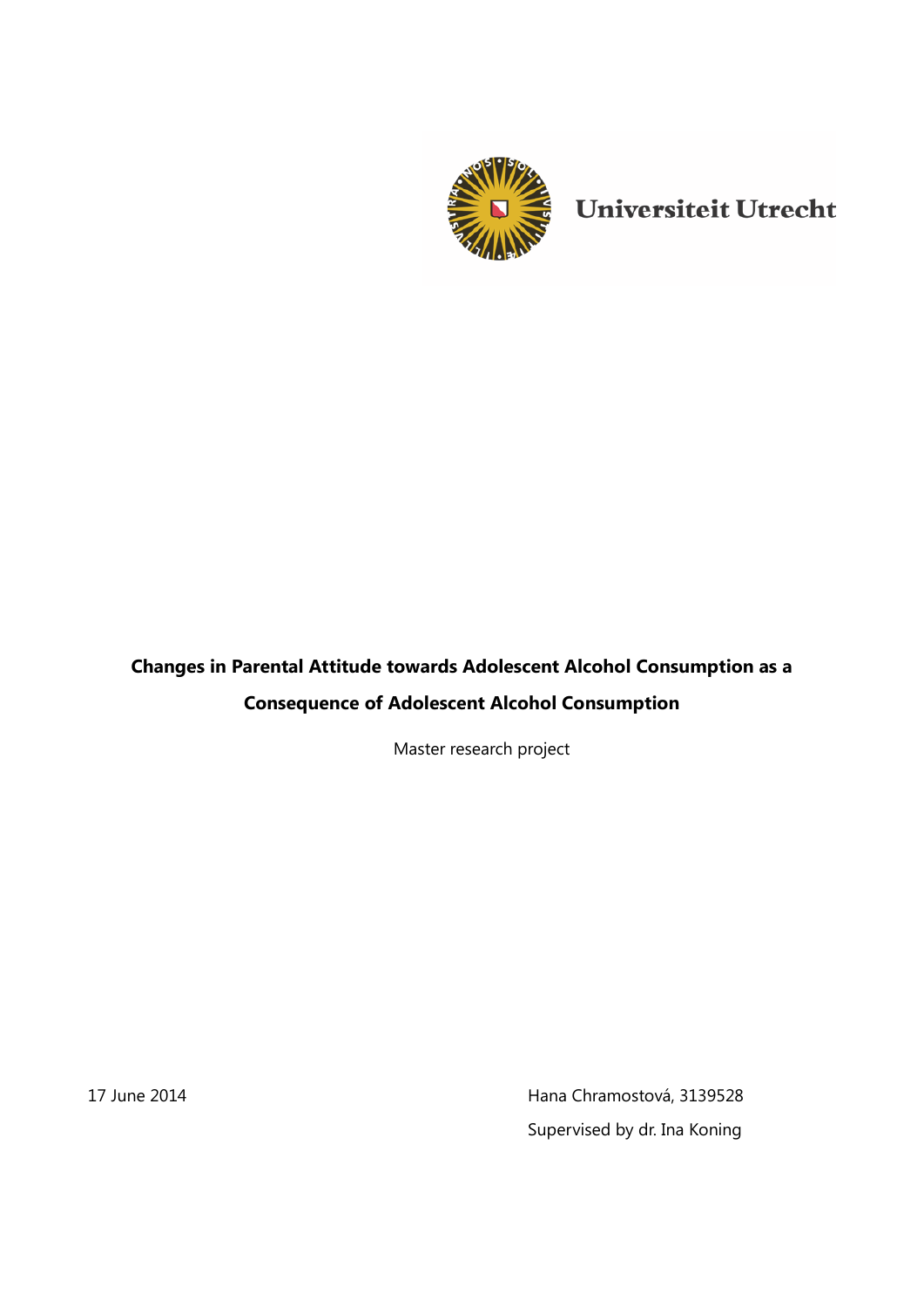## **Acknowledgment**

I would like to thank to my supervisor, Ina Koning, for her professional and personal support during last year. Without her guidance and motivational approach this theses would never become as it is now.

I would also like to thank to Nerrida Dempster, who with remarkable patience kept correcting the language. We spend evenings discussing above the best formulations and I am very thankful to her.

In addition I would like to thank to my partner Elmar Pels. Even if he hasn' t read this thesis yet, he supported and motivated me to keep working. I would like to thank him for the patience.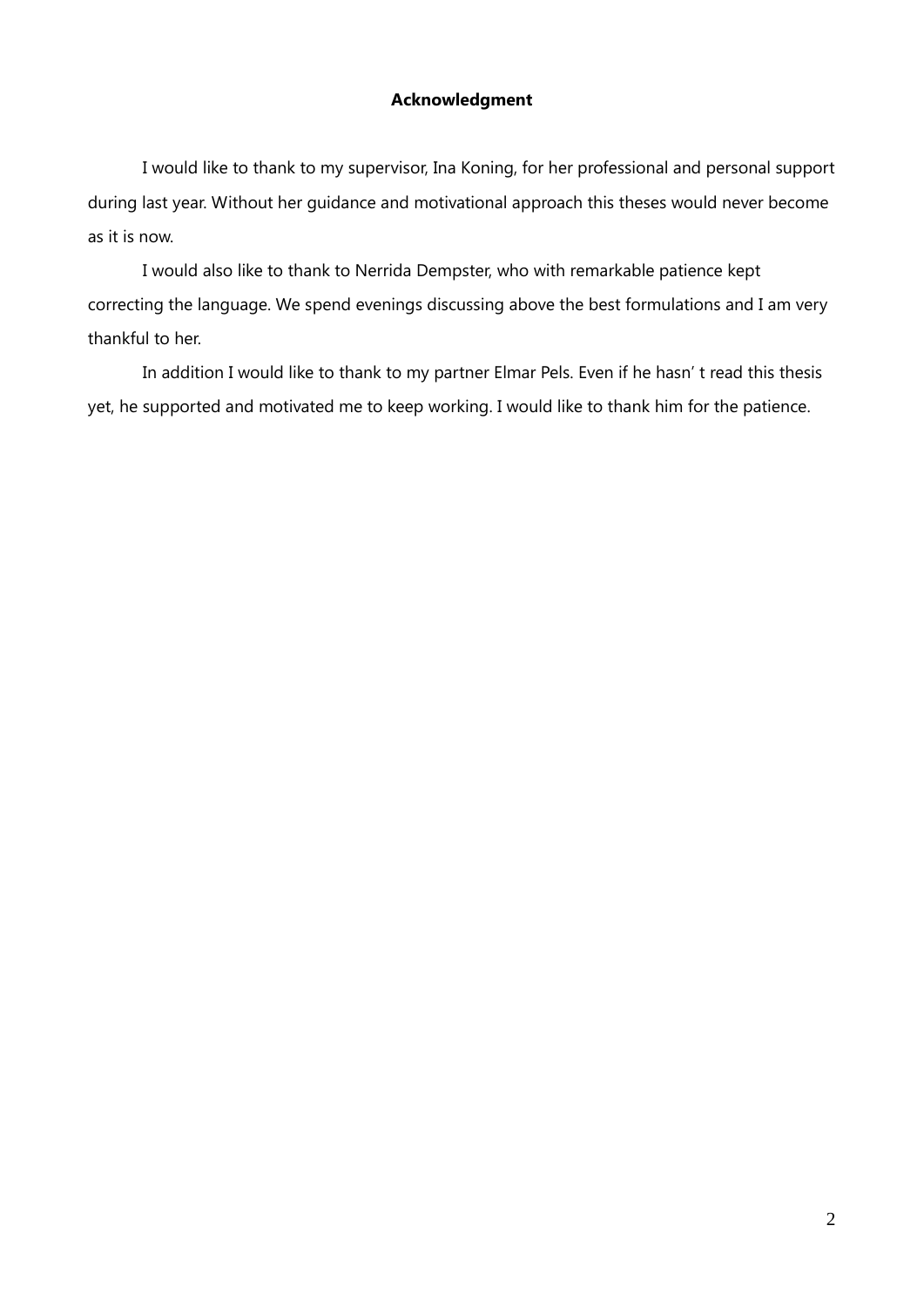#### **Abstract**

This longitudinal study extends our knowledge of the influence of adolescent alcohol consumption on parental attitude towards adolescent alcohol consumption. Furthermore, it examines the possible influence of parental alcohol consumption on the relation between adolescent alcohol consumption and parental attitude towards it.

Data used for this study were originally collected in the program Prevention of Alcohol use in Students, following for 4 year a representative sample of Dutch adolescents. For this study the data of 709 pairs of parents and adolescents (average age at T1= 12.1, SD=0.49, N boys=352, N girls=357) was used. Using linear regression analysis, the relationship between adolescent alcohol consumption, parental attitude towards adolescent alcohol consumption and parental alcohol consumption was measured.

Adolescent alcohol consumption accelerates the easing of parental attitude towards adolescent alcohol consumption at all three measurements ( $\beta$ =-.119, p<.001;  $\beta$ =-.067, p=.016;  $\beta$ =-.054, p=.042). Alcohol consumption of parents doesn't have any influence on the speed of change of parental attitude (β=-.020, p=.513; β=.022, p=.435; β=-.007, p=.799).

It is concluded that, although the parents formulate their attitude towards adolescent alcohol consumption, the attitude is influenced by the behavior of the adolescents. This signifies the importance of child effect in child parent relationship and shows how important it is to postpone the start of adolescent alcohol consumption.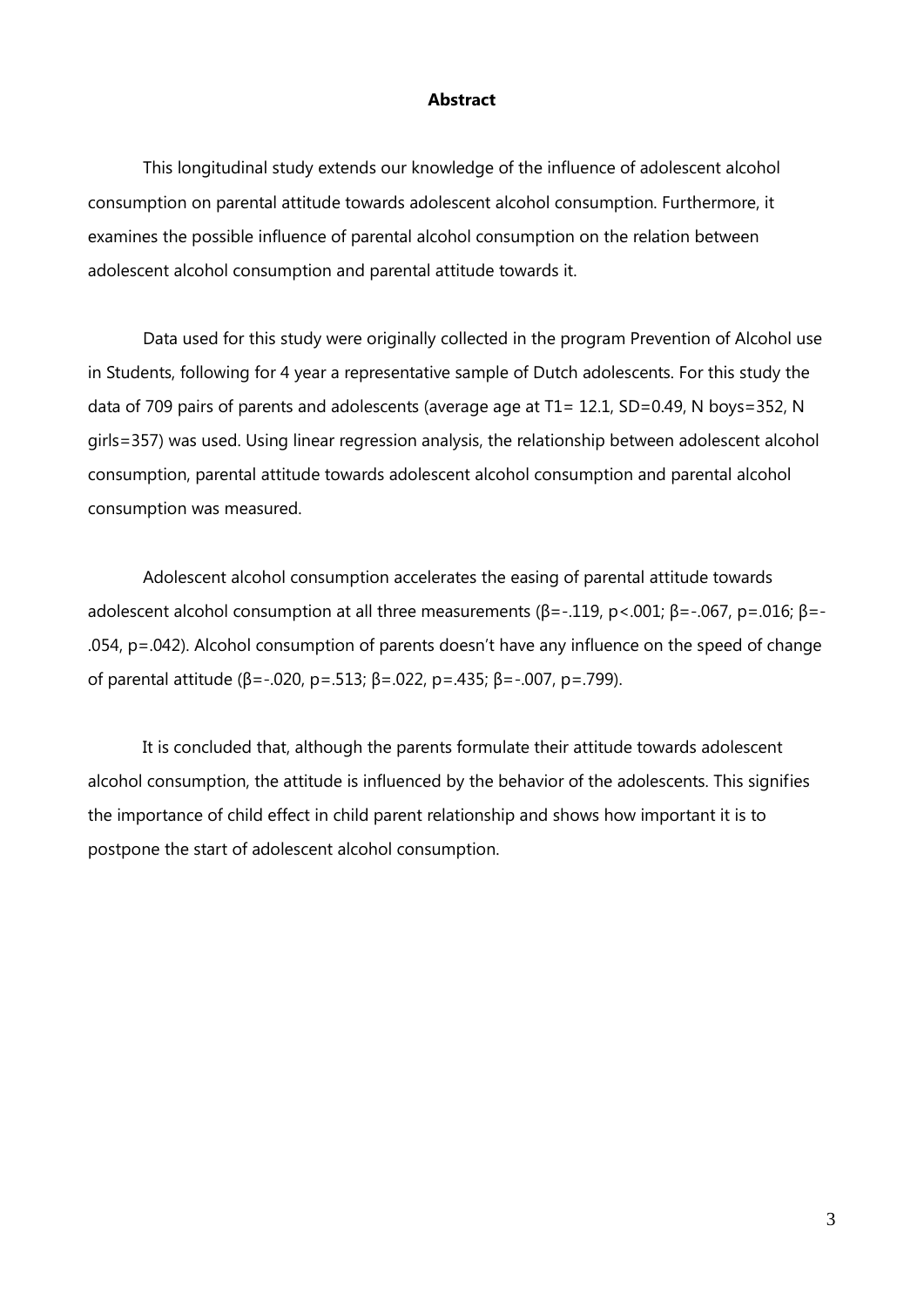## **Changes in Parental Attitude towards Adolescent Alcohol Consumption as a Consequence of Adolescent Alcohol Consumption**

Most Dutch adolescents (84%) have already drunk alcohol by the age of 15. When they do drink, their consumption of pure alcohol (6,4 cl) is one of the highest in Europe (Hibell et al., 2012). Moreover, one third (35 %) of them claim to have drunk at least one glass of alcohol at or before the age of 13 (Verdurmen et al., 2012). As there are serious health and social problems related to early onset of alcohol use, it is not surprising that most parents are strictly opposed to underage drinking (van der Vorst, Engels, Meeus, & Dekovic, 2006). In addition, parents indicate that they would actively prevent their offspring from drinking if they knew about it. However, once parents catch their child drinking, they don't discuss their child's behavior with their child nor undertake disciplinary actions (Beck et al., 1995). Contrary to what parents say they would do, adolescents' alcohol use predicts lower parental control (Huh, Tristian, Wade, & Stice, 2006; Stice & Barrera, 1995) and lower support (Stice & Barrera, 1995). Although it seems to be an unexpected reaction, it corresponds with the findings about parental reactions to adolescent problematic behavior in general. When confronted with youth problems, parents do not increase but in fact decrease their control and support (Huh et al. 2006; Hafen & Laursen, 2009), relinquish the behavioral rules at home (Huver, Engels, Vermulst, & de Vries, 2007) and decrease the number of attempts to change the behavior of their children.

However, there is not much known about why parents choose to react in this way.

There are two perspectives to the parent-child relations, that could help to explain this why parents surrender their influence on their children. Most of the studies of child problem behavior are based on the *social mold model* (Hartup, 1987). This model likens family socialization processes to a mold into which the child is placed and by which it is being formed, without active participation of the child itself. Lack of parental support and control, for example, produces behavioral problems in the child (Jacob & Leonard, 1991), and increases the likelihood of an affiliation with deviant peers (Durbin, Darling, Steinberg,& Brown, 1993). According to this perspective, parents are the initiators of the development of the parent-child relation and the decrease of control of their children is a natural continuation of their insufficient parenting style.

An alternative, the reciprocal effects model states that parenting practices affect children's behavior, but also that child behavior affects parenting practices (Lerner & Spanier, 1978; Sameroff, 1975). This approach covers many theories that are based on the idea that both children and parents determine and influence the development of the child and relationships in the family, so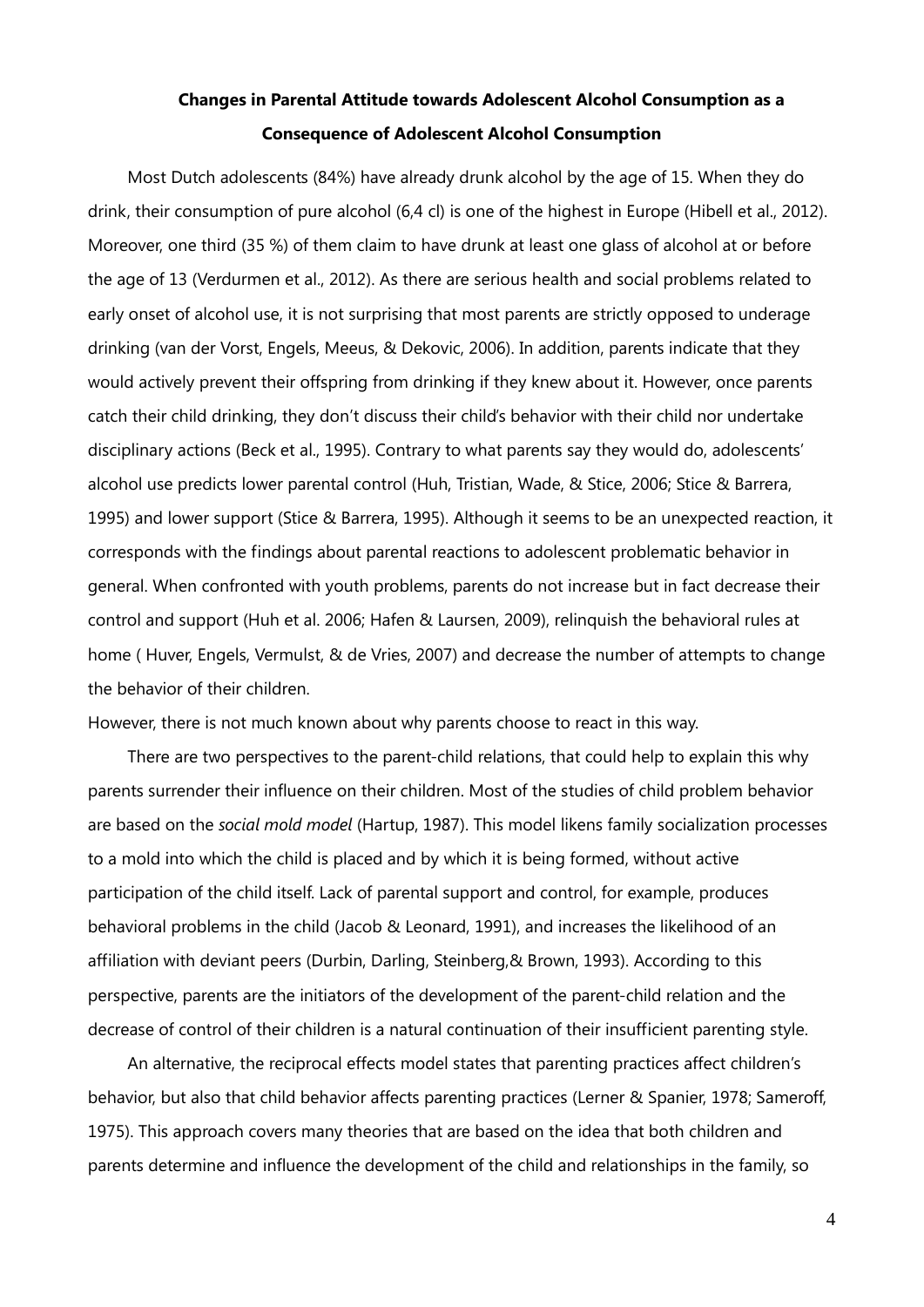called child effect. The reciprocal effect model precedes the social mold model, by suggesting that the child's behavior triggers a reaction in the parents. However it is not clear how parents respond to their child's behavior.

Most studies examining parents' reaction to their child's engagement in risk behavior are based on post-hoc analyses and do not explicitly test why parents relinquish their control and influence on their offspring. These studies suggest that the decrease of parental control and support to misbehaving adolescents could be caused by 1) the emotional rejection of adolescents because of their youth problem behavior (Baumrind & Moselle, 1985) 2) the increase of parental tolerance of youth problem behavior (Bell & Chapman, 1986) or 3) the interpretation of youth problem behavior as a need of autonomy (Huver et al., 2007; Kerr & Stattin, 2003).

However, at least two studies have been carried out on the same subject, and have been proposed a priori instead of post hoc. Also these two studies support the idea of reciprocal influences in the parent-child relationship. Kerr & Stattin (2003) proved that parents may feel intimidated by the behavior of their children and monitor them less to avoid conflict situations. Glatz, Stattin, & Kerr (2012) found that, in an attempt to prevent cognitive dissonance, parents change their attitudes to underage drinking and lessen their control. As of now, there is little known about the effects of cognitive dissonance. This study will attempt to confirm and extend the results of the Glatz et al. (2012) study.

To our knowledge, the study of Glatz et al. (2012) is the first and only study that developed and tested the hypothesis about parents' reaction to underage drinking using an established theoretical framework, namely the cognitive dissonance theory (Festinger, 1975). Cognitive dissonance is an aversive state, caused by two conflicting cognitions, connected with strong feelings of discomfort. To reduce the discomfort, one of the cognitions has to be changed. As most of the parents are strongly opposed to underage drinking and average adolescents start to drink alcohol long before they are legally allowed to do so, many parents are exposed to the discomfort of cognitive dissonance. To eliminate the dissonance, they must adjust the behavior (underage drinking) or the attitude (being uncomfortable with underage drinking).

Glatz et al. (2012) found, that some of the parents who encountered their children being drunk changed their attitude and became less opposed to underage drinking in order to reduce their discomfort. On the other hand, parents who also encountered their children being drunk and didn't change their attitude, experienced more worries and the situation for them remained uncomfortable. By testing the direction of the relations between parental attitudes and youth alcohol consumption, Glazt et al. (2012) confirmed that youth drinking predicted changes in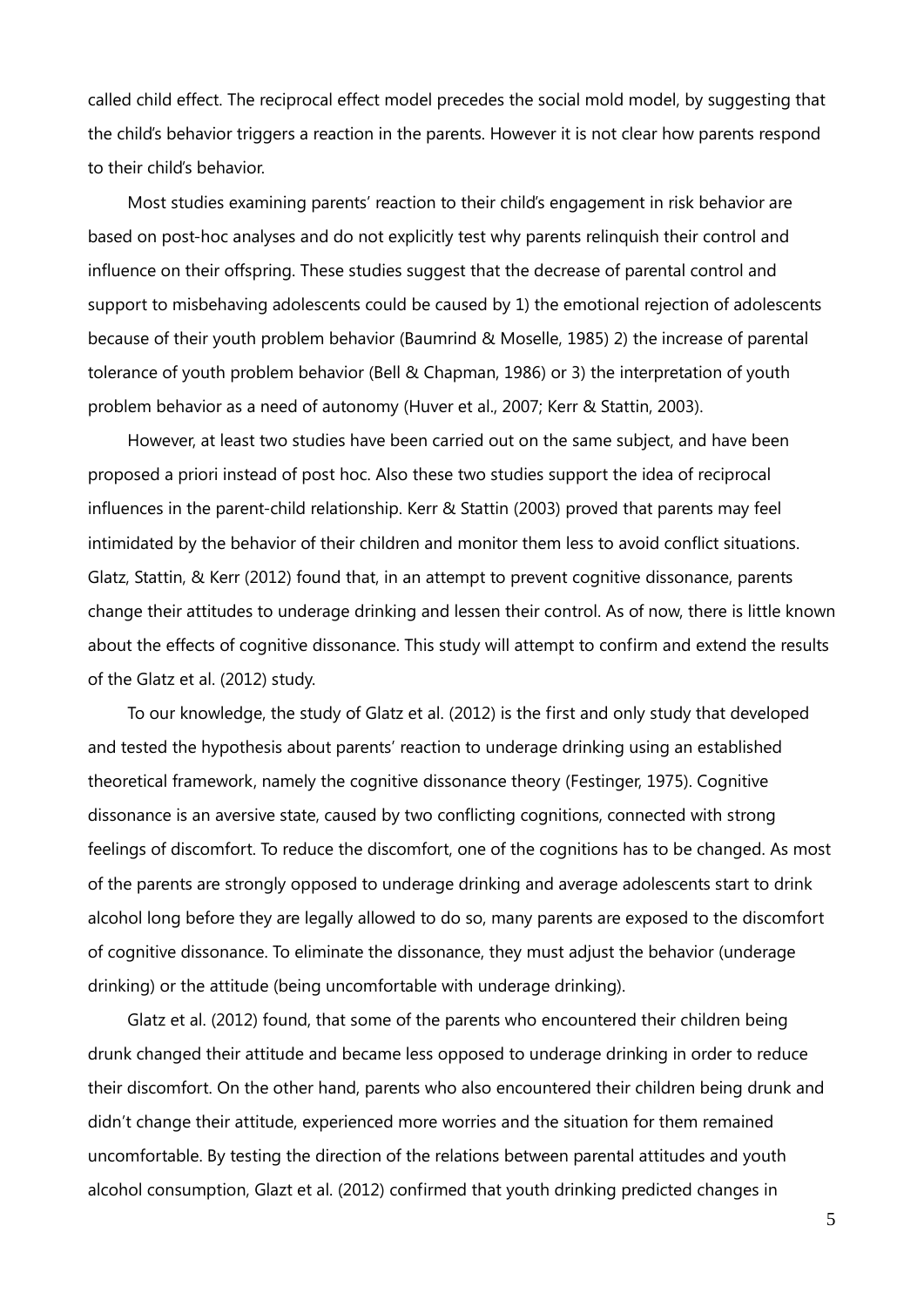parents' attitudes about youth drinking (more tolerant attitudes) but parents' attitudes did not predict changes in youth drinking. These relations did not differ for different subgroups of adolescents based on age, gender and parental education. However, Glatz et al. (2012) suggested that possible moderator effects of parental alcohol use should also be examined as it is expected that parents' are more likely to adjust their attitudes towards alcohol after catching their child drinking when they drink more alcohol themselves. This expectation is based on research suggesting that parents who drink alcohol themselves may feel more powerless to forbid it (Huver et al., 2007), which is exemplified by the relation between parental drinking and less strict alcoholspecific parenting. Parents who forbid alcohol consumption to their offspring while consuming alcohol themselves, must cope with the cognition that they participate in the very behavior that they forbid. Through being forced to face this issue after discovering that their child started to consume alcohol, they become aware of the health risks not only for the adolescents but also themselves. By underestimating the risks associated with this behavior for their offspring and therefore also for themselves, parents are likely to reduce the cognitive dissonance and the discomfort of the knowledge that their behavior brings them health risks. However, a direct test of the moderation effect of parental alcohol use in the relation between adolescents' drinking and parents' attitudes about alcohol is still lacking.

This study examines the influence of youth alcohol consumption on parental attitudes to underage drinking, and investigates the role of parental alcohol consumption in this relationship. It is expected that 1: Youth alcohol consumption predicts the increase of parental tolerance to youth alcohol consumption and that 2: parental alcohol consumption increases the changes in parental attitude towards youth alcohol consumption caused by previous adolescent alcohol consumption.

## **Method**

#### **Procedure of data collection**

The current study makes use of data from a large scale alcohol prevention study in the Netherlands (see Koning et al., 2009; Koning, van den Eijnden, Verdurmen, Engels, & Vollebergh, 2011). For the purpose of that study 20 schools were randomly assigned to one of the three intervention conditions or to the control condition. Because the interest of this study is different to that of the original study, there was a risk that the outcome would be affected by the interventions. Therefore, only data from adolescents and parents assigned to the control condition were included. From the 5 schools originally randomized into this group, one could not participate because of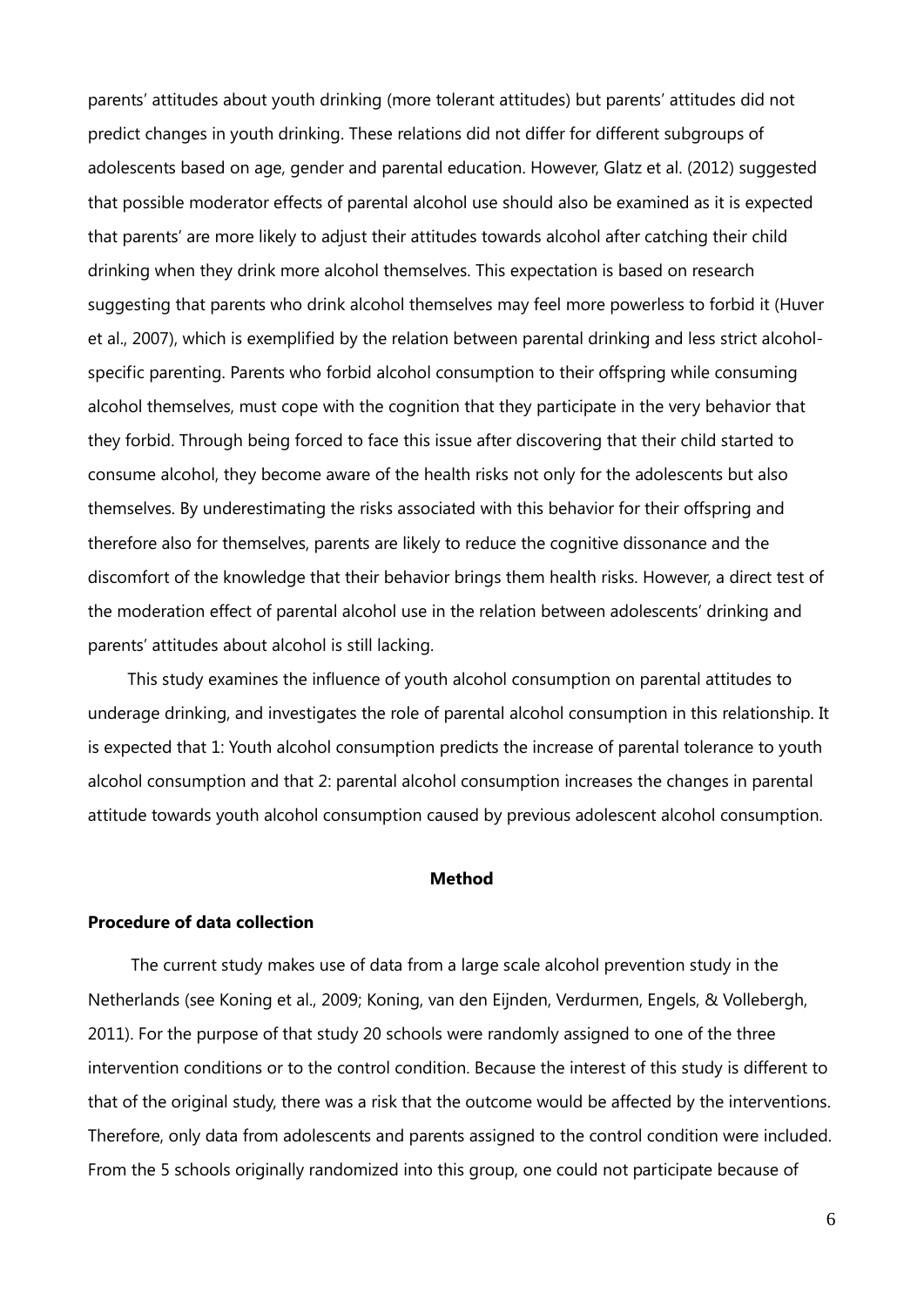reasons unrelated to the study.

All first year students at these schools and their parents were invited to participate in the study. For students, this was administrated by trained research assistants using online questionnaires, available at a secured website. Students who didn't want to participate were free to refuse at the day of data collection. Questionnaires for parents were sent to their home address, together with a letter of informed consent. Only 0.01% of parents refused the participation of their child. Parents who didn't react were reminded three weeks later by a letter, and non-responding parents were contacted another two weeks later by telephone.

Parental as well students' data were collected at baseline in September/October 2006 and then 10 (June/July 2007), 22 (June/July 2008) and 34 (June/July 2009) months later.

#### **Participants**

Data used from this study were collected under 935 adolescents at four schools. Due to the initial non-response (n = 124) and pre-selection of adolescents reporting no or maximal alcohol glass of alcohol consumption per week at baseline (70 excluded), only 741 couples of adolescents and their parents were eligible for analysis. Later were another 11 couples excluded because of participation only at the baseline measurement and 21 couples due to extremely high values on alcohol consumption of adolescents at T2, T3 and T4. As extremely high were considered values with standard deviation higher than 3 at that moment of measurement. The final adolescent sample consisted of 352 boys and 357 girls, on average 12 years old (M= 12.1 SD= 0.49) at T1, 8.1% of them attended pre-university education, 29.1% attended higher general secondary education, 8.2% attended combined form of higher and lower secondary education and 54.6% attended lower secondary vocational education. The most of the adolescents lived home with both parents (83.4%), 12.7% lived with only one of the divorced parents and 3.9% lived with only one parent of some other reason.56.5% adolescents said to be raised within a religion, namely as Roman Catholics (36.2%), as other Christians (12.4%) as Islamists (4.4%) or within other religion (3.4%). 43.3% said to not be religious.

However not all parents participating on this study provided personal information, we know that of the 666 parents who did 17.6% (117) were fathers and 82.4 (549) were mothers. Most of them were in the age between 35 and 49 (80.5%), 3.4% were younger then 34 years, 16.3% older then 50 years.

7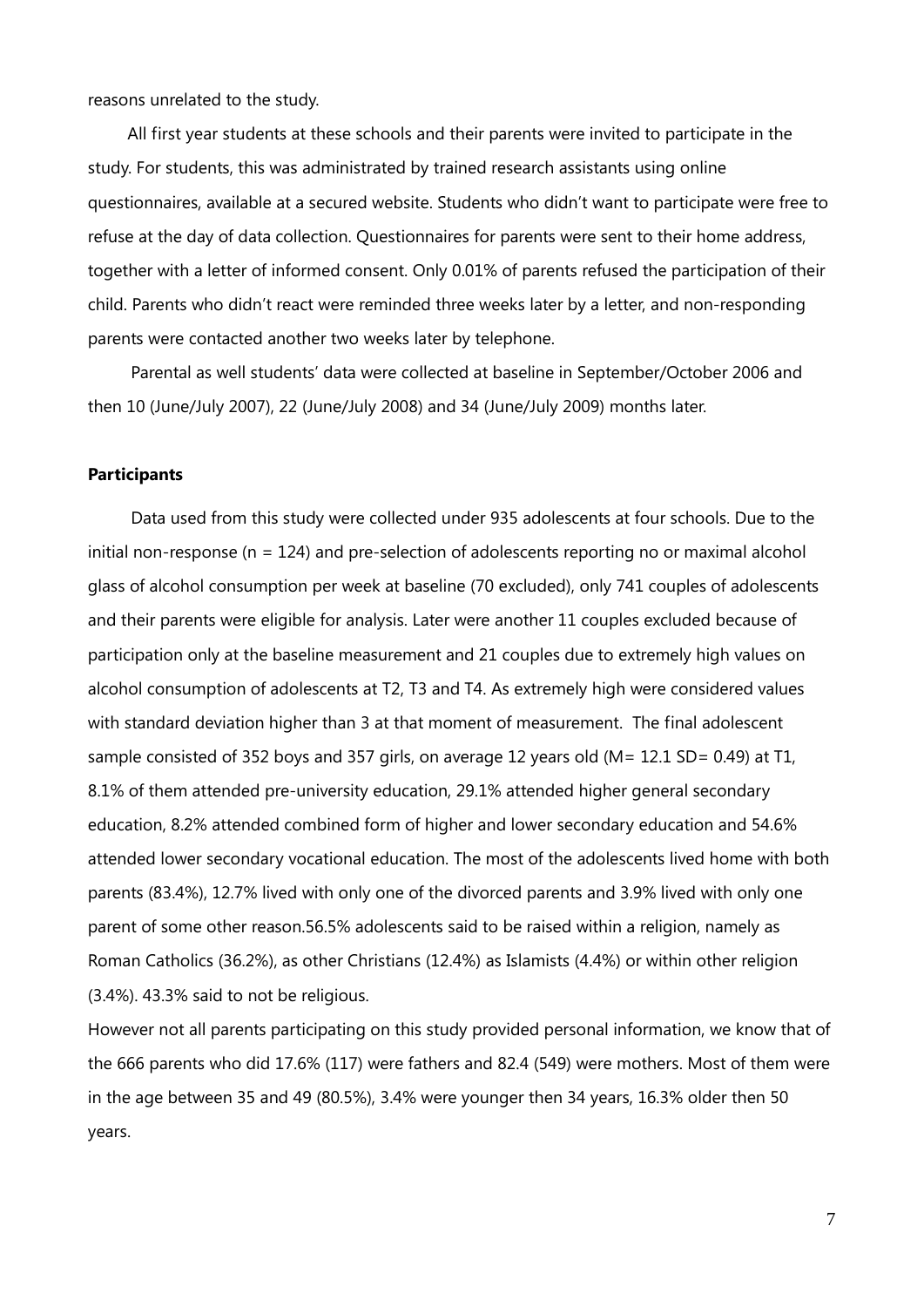#### **Measures**

#### **Adolescent Alcohol Use**

Youth alcohol use was measured by using the Quantity- Frequency measure. This represented the average weekly alcohol use. Quantity was measured by questioning how many glasses of alcohol the adolescent usually consumes on a weekday, Monday to Thursday, and on a weekend day, Friday to Sunday (Engels, Knibbe, & Drop, 1999). Frequency was measured by questioning the number of days the adolescent drank during the week and on the weekend (Engels & Knibbe, 2000). Quantity-Frequency was found by calculating the products of the number of days and the number of glasses, and then summing the two products for weekdays and weekend days. It was chosen to use the selfreport measures of adolescents on alcohol use, because these have proven to be reliable and valid methods to measure alcohol use (Del Boca & Darkes, 2003).

#### **Parents' Attitudes towards Youth Alcohol Consumption**

Parental attitude to youth alcohol consumption was measured by asking parents how acceptable it is for an adolescent of the age of their child to drink one or more glasses of alcohol at 8 different opportunities, such as at home during dinner, at a family celebration or by a friend's home. Parents could choose if they find such a behavior to be absolutely unacceptable (1), unacceptable (2), a bit acceptable (3), acceptable (4) or very acceptable (5). The final score was formulated by calculating the average, but only if at least seven out of the eight questions were answered. Internal consistency of this construct was measured by Cronbachs alpha ( .822) and was considered to be adequate for the research purposes.

#### **Parental Alcohol Use**

Parental alcohol use was measured by using the same Quantity- Frequency measure as has been used for the alcohol consumption of adolescents.

#### **Statistical Analyses**

**Missing values.** Due to the longitudinal design of the study, adolescents and their parents were asked four times to participate at the study. However, not all the respondents could participate all times. Therefore, missing data analysis was used to calculate the missing values.

**Descriptive analyses.** For description of the sample, means and standard deviations of all measured variables (age adolescent, adolescent alcohol use, parental alcohol use, and parents´ attitude towards youth alcohol consumption) were computed. To measure the correlations between the variables, bi-variate Pearson correlation has been done.

**Measurements of the effects.** To answer the question if there is a relationship between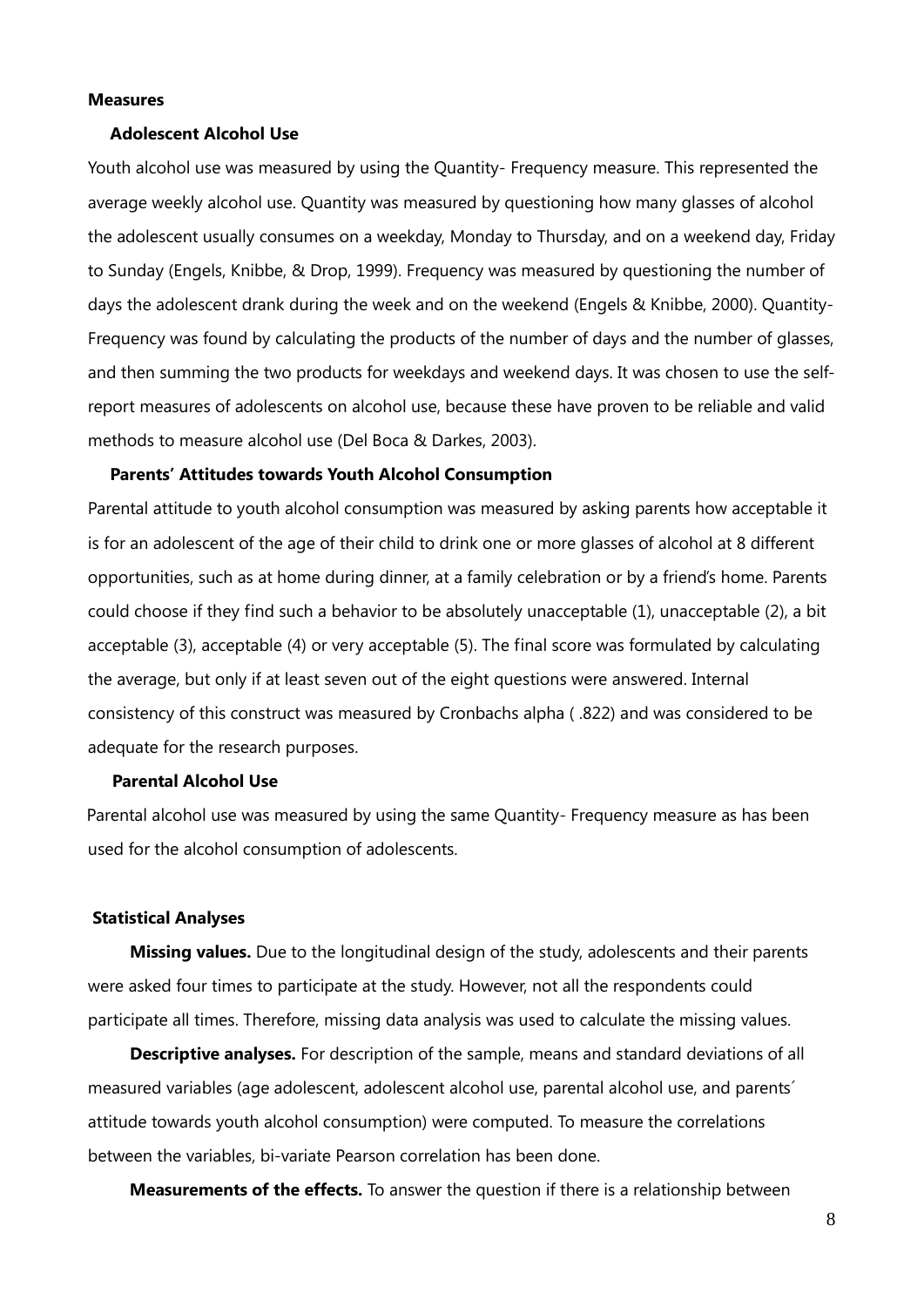adolescent alcohol consumption, parental attitude and parental attitude towards underage alcohol consumption, multiple linear regressions has been used. As can be seen in Figure 1 the effect of adolescent alcohol consumption at T1 on parental attitude at T2 was analyzed, controlling for value of parental attitude at T1. The same analyses has been done for the effect of adolescent alcohol consumption at T2 on parental attitude at T3, controlled for parental attitude at T2, and for the effect of adolescent alcohol consumption at T3 on parental attitude at T4, controlled for parental attitude at T3. In all analyses, there was controlled for gender and level of education.

Figure 1. Regression Model of the Effect of Adolescent Alcohol Consumption at Previous Measurement on Parental Attitude at T2, T3 and T4, Controlled for Parental Attitude at Previous Measurement



Further, multiple regression analyses has been used to determinate the effect of interaction between parental and adolescent alcohol consumption on parental attitude one year later. Interactions of alcohol consumptions at T2 and T3 were used to predict their effect on parental attitudes at T3 and T4. These interactions were computed by multiplying the centered values of parental and adolescent alcohol consumption. Also in this part of the analyses was controlled for parental attitude at previous measurement, gender and level of education. This model is shown in the Figure 2.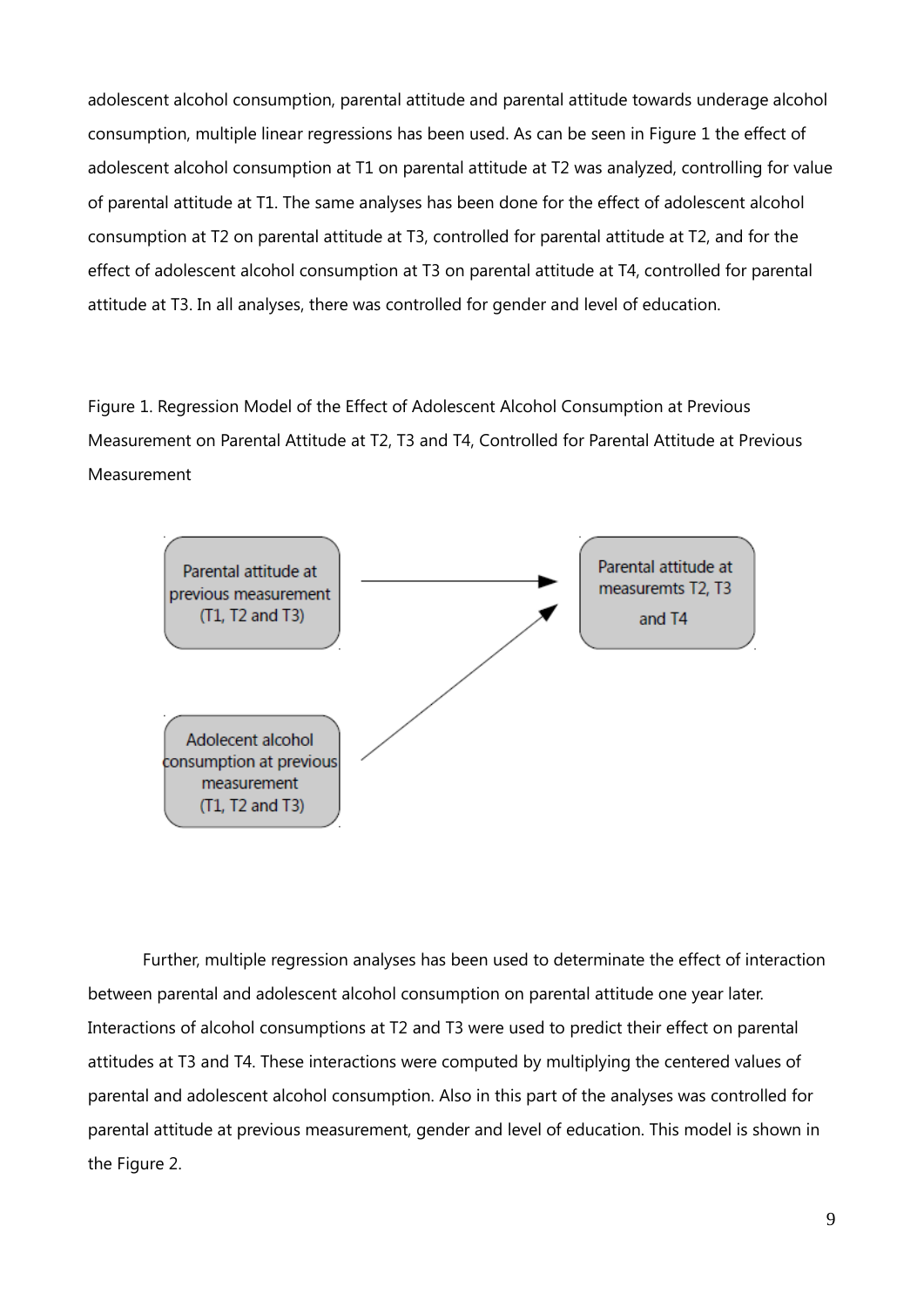Figure 2. Regression Model of the Effect of Interaction between Adolescent Alcohol Consumption and Parental Alcohol Consumption on Parental Attitude at T2, T3 and T4



#### **Results**

### **Descriptive Data**

As can be seen in Table 1 the average alcohol consumption by adolescents increased at each moment of data collection, as well as the deviation between alcohol consumption of individual adolescent. The parental alcohol consumption didn´t change over the time, neither did the deviation between alcohol consumption of individual parents. Parental attitude towards adolescent alcohol consumption decreased over time and became less negative.

### Table 1

*Average Amount of Consumed Glasses of Alcohol per Week by Adolescents and Parents and Average Parental Attitude to Adolescent Alcohol Consumption at T1, T2, T3 and T4 (N= 709)*

|                                                                   | M(SD)      |             |             |             |  |  |  |
|-------------------------------------------------------------------|------------|-------------|-------------|-------------|--|--|--|
|                                                                   | Τ1         | Т2          | T3          | T4          |  |  |  |
| Adolescent alcohol<br>consumption per week                        | 0.1(0.3)   | .43(1.21)   | 1.04(3.1)   | 3.59(6.14)  |  |  |  |
| Parental alcohol consumption<br>per week                          | 4.7(5.94)  | 4.81 (5.97) | 4.77 (5.71) | 4.67 (5.29) |  |  |  |
| Average parental attitude to<br>adolescent alcohol<br>consumption | 4.64(0.36) | 4.66(0.33)  | 4.57(0.36)  | 4.39(0.41)  |  |  |  |
|                                                                   |            |             |             |             |  |  |  |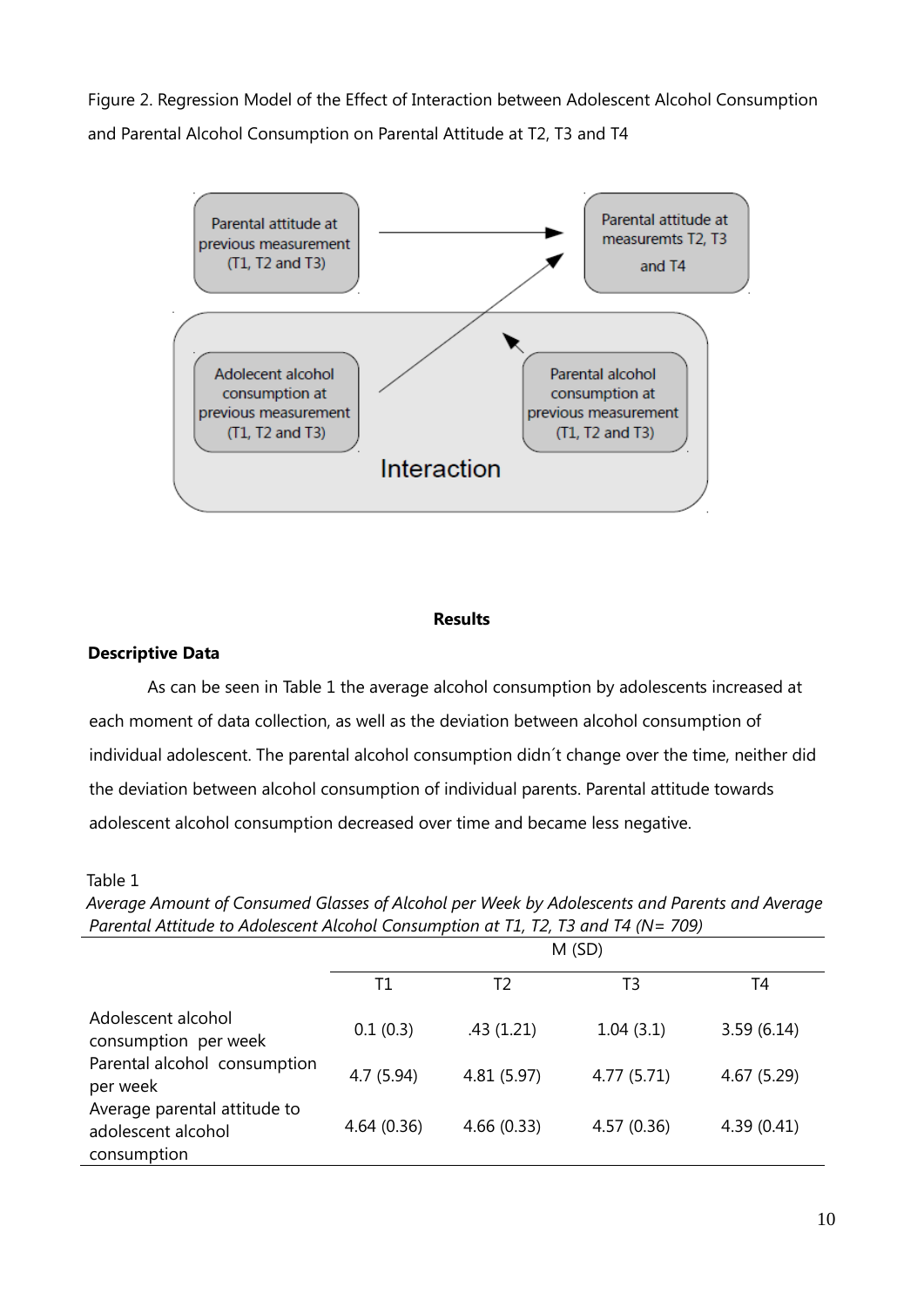**Correlations.** To determine if there is a correlation between gender, school level, alcohol consumption by adolescents, alcohol consumption by parents and parental attitude at T1, T2, T3 and T4, Pearson correlation was used (Table 2). There are very few significant correlations between the parental and adolescent alcohol consumption. In contrast, there are significant negative correlations between the parental attitude and adolescent alcohol consumption. It seems that more adolescent alcohol consumption associates with less strict parental attitude. Lastly, there are negative, mostly significant correlations between the parental attitude and parental alcohol consumption. Higher parental alcohol consumption associates with less strict parental attitude.

## **Effect of Adolescent Alcohol Consumption on Parental Attitude to Underage Drinking**

Table 3 displays the results of the effect of adolescent alcohol consumption on parental attitude while controlling for parental attitude at previous measurement, gender and school level. It shows that alcohol consumption of adolescents significantly predicts parental attitude towards underage drinking at all three measure moments. Higher rates of drinking predict less strict parental attitude (β = -.12, p < .001; β = -.07, p < .01; β = -.054, p < .05). The variation explained through these models is increasing over time, namely 36.1%, 48.4% and 54.8%.

## **Moderation of the Relationship between Adolescent Alcohol Consumption and Parental Attitude by Parental Alcohol Consumption**

The moderation by parental alcohol consumption does not significantly predict the relationship between adolescent alcohol consumption and parental attitude ( $\beta$ = -.02, p=.513,  $β = .02$ ,  $p = .435$ ,  $β = -.007$ ,  $p = .799$ ). The variation explained through these models doesn't differ significantly from the variations explained by the models without interaction (36.1%, 48.5% and 55%). It shows that parental alcohol use does not significantly moderate the relationship between adolescent alcohol consumption and parental attitudes.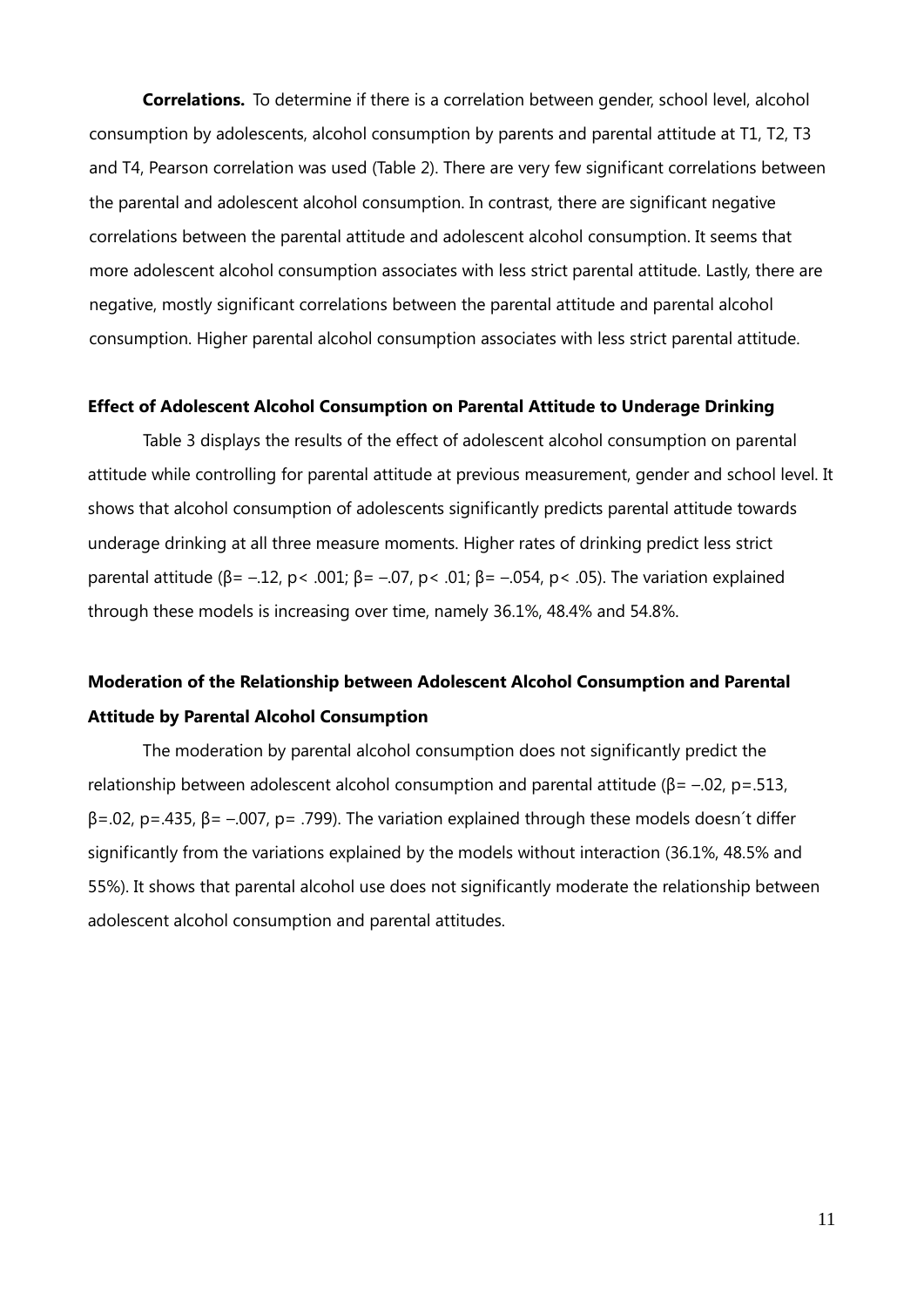#### Table 2

*Pearson Correlation Between Gender, School Level, Alcohol Consumption by Adolescents (AC adolescent) and by Parents (AC parent) and Parental Attitude to Adolescent Alcohol Consumption at T1, T2, T3 and T4 (n=709)*

|                                 | Gender                     | School<br>level            | $\sf AC$<br>adolescent<br>$\mathsf{T1}$ | AC<br>adolescent<br>T <sub>2</sub> | $\sf AC$<br>adolescent<br>T <sub>3</sub> | $\mathsf{AC}$<br>adolescent<br>T4 | T1                      | AC parent AC parent AC parent AC parent<br>T <sub>2</sub> | T <sub>3</sub>          | T <sub>4</sub>             | Parental<br>attitude T1 | Parental<br>attitude<br>T <sub>2</sub> | Parental<br>attitude T3 | Parental<br>attitude T4 |
|---------------------------------|----------------------------|----------------------------|-----------------------------------------|------------------------------------|------------------------------------------|-----------------------------------|-------------------------|-----------------------------------------------------------|-------------------------|----------------------------|-------------------------|----------------------------------------|-------------------------|-------------------------|
| Gender                          | $\mathbf{1}$               |                            |                                         |                                    |                                          |                                   |                         |                                                           |                         |                            |                         |                                        |                         |                         |
| School level                    | $\star$<br>$-.084$         | $\mathbf{1}$               |                                         |                                    |                                          |                                   |                         |                                                           |                         |                            |                         |                                        |                         |                         |
| AC adolescent<br>T1             | $-.039$                    | $^{\star\star}$<br>$-.148$ | $\mathbf{1}$                            |                                    |                                          |                                   |                         |                                                           |                         |                            |                         |                                        |                         |                         |
| AC adolescent<br>T <sub>2</sub> | $\pmb{\star}$<br>$-.092$   | $^{\star\star}$<br>$-.118$ | $**$<br>.215                            | $\mathbf{1}$                       |                                          |                                   |                         |                                                           |                         |                            |                         |                                        |                         |                         |
| AC adolescent<br>T <sub>3</sub> | .000                       | $^{\star\star}$<br>$-.097$ | $\star$<br>.089                         | $^{\star\star}$<br>.515            | $\mathbf{1}$                             |                                   |                         |                                                           |                         |                            |                         |                                        |                         |                         |
| AC adolescent<br>T4             | $^{\star\star}$<br>$-.111$ | $-.071$                    | $^{\star\star}$<br>.183                 | $^{\star\star}$<br>.373            | $^{\star\star}$<br>.499                  | $1\,$                             |                         |                                                           |                         |                            |                         |                                        |                         |                         |
| AC parent T1                    | $-.045$                    | $^{\star\star}$<br>.138    | $-.015$                                 | .063                               | .030                                     | .070                              | $\mathbf{1}$            |                                                           |                         |                            |                         |                                        |                         |                         |
| AC parent T2                    | $-.008$                    | $^{\star\star}$<br>.128    | $-.028$                                 | .052                               | .064                                     | .061                              | $\star\star$<br>.865    | $1\,$                                                     |                         |                            |                         |                                        |                         |                         |
| AC parent T3                    | $-.031$                    | $^{\star\star}$<br>.121    | $-.024$                                 | $\qquad \qquad \star$<br>.084      | .037                                     | .036                              | $^{\star\star}$<br>.856 | $^{\star\star}$<br>.881                                   | $\mathbf{1}$            |                            |                         |                                        |                         |                         |
| AC parent T4                    | $-.022$                    | $***$<br>.128              | $-.023$                                 | $^{\star\star}$<br>.100            | .063                                     | .065                              | $^{\star\star}$<br>.784 | $^{\star\star}$<br>.853                                   | $^{\star\star}$<br>.871 | $\mathbf{1}$               |                         |                                        |                         |                         |
| Parental<br>attitude T1         | $-.041$                    | .073                       | $^{\star\star}$<br>$-.161$              | $\star$<br>$-.096$                 | $^{\star\star}$<br>$-.117$               | $\star$<br>$-.084$                | $\star$<br>$-.095$      | $-.073$                                                   | $-.058$                 | $\star$<br>$-.074$         | $\mathbf{1}$            |                                        |                         |                         |
| Parental<br>attitude T2         | $-.048$                    | $\star$<br>.079            | $^{\star\star}$<br>$-.212$              | $^{\star\star}$<br>$-.143$         | $^{\star\star}$<br>$-0.153$              | $-.071$                           | $-.060$                 | $-.060$                                                   | $\star$<br>$-.084$      | $\star$<br>$-.079$         | $***$<br>.588           | $\mathbf{1}$                           |                         |                         |
| Parental<br>attitude T3         | $-.031$                    | $^{\star\star}$<br>.124    | $^{\star\star}$<br>$-.139$              | $^{\star\star}$<br>$-.171$         | $^{\star\star}$<br>$-0.287$              | $***$<br>$-.190$                  | $-.069$                 | $-.062$                                                   | $\star$<br>$-080$       | $\star$<br>$-.074$         | $***$<br>.571           | $\star\star$<br>.689                   | $\mathbf{1}$            |                         |
| Parental<br>attitude T4         | .014                       | $***$<br>.141              | $^{\star\star}$<br>$-0.146$             | $^{\star\star}$<br>$-.192$         | $^{\star\star}$<br>$-0.264$              | $^{\star\star}$<br>$-0.266$       | $\star$<br>$-.083$      | $\star\star$<br>$-.099$                                   | $**$<br>$-.100$         | $^{\star\star}$<br>$-.140$ | $***$<br>.498           | $\star\star$<br>.562                   | $***$<br>.736           | $1\,$                   |

\*. Correlation is significant at the .05 level (2-tailed).

\*\*. Correlation is significant at the .01 level (2-tailed).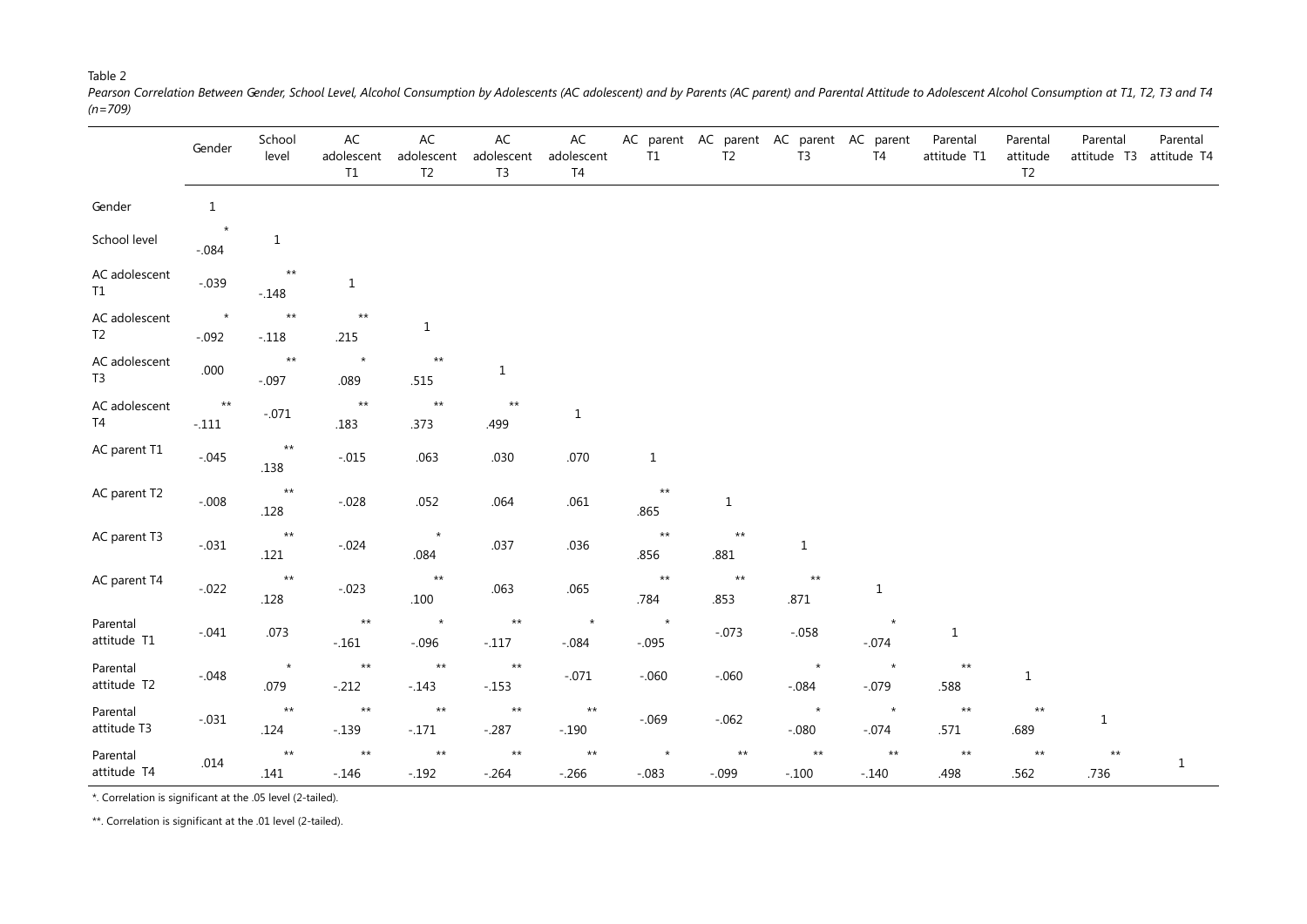## Table 3

*The Effect of Adolescent Alcohol Consumption on Parental Attitude to Underage Drinking, Controlled for Gender, School Level of Adolescent and Parental Attitude to Underage Drinking at the Previous Measurement (n=709)*

|                      | Parental attitude T2 | Parental attitude T3 | Parental attitude T4 |
|----------------------|----------------------|----------------------|----------------------|
|                      | <b>Beta</b>          | <b>Beta</b>          | <b>Beta</b>          |
| Gender               | $-0.027$             |                      |                      |
| School level         | .019                 |                      |                      |
| Parental attitude T1 | $.57***$             |                      |                      |
| Adolescent alcohol   | $-.12***$            |                      |                      |
| consumption T1       |                      |                      |                      |
| Gender               |                      | .001                 |                      |
| School level         |                      | .062                 |                      |
| Parental attitude T2 |                      | $.67***$             |                      |
| Adolescent alcohol   |                      | $-.07**$             |                      |
| consumption T2       |                      |                      |                      |
| Gender               |                      |                      | .040                 |
| School level         |                      |                      | .051                 |
| Parental attitude T3 |                      |                      | $.72***$             |
| Adolescent alcohol   |                      |                      | $-.054*$             |
| consumption T3       |                      |                      |                      |
| R square             | .361                 | .484                 | .548                 |

\* = p < .05; \*\* = p < .01; \*\*\* = p < .001, two-sided

*Note.* Listed data are derived from the last step of the stepwise regression.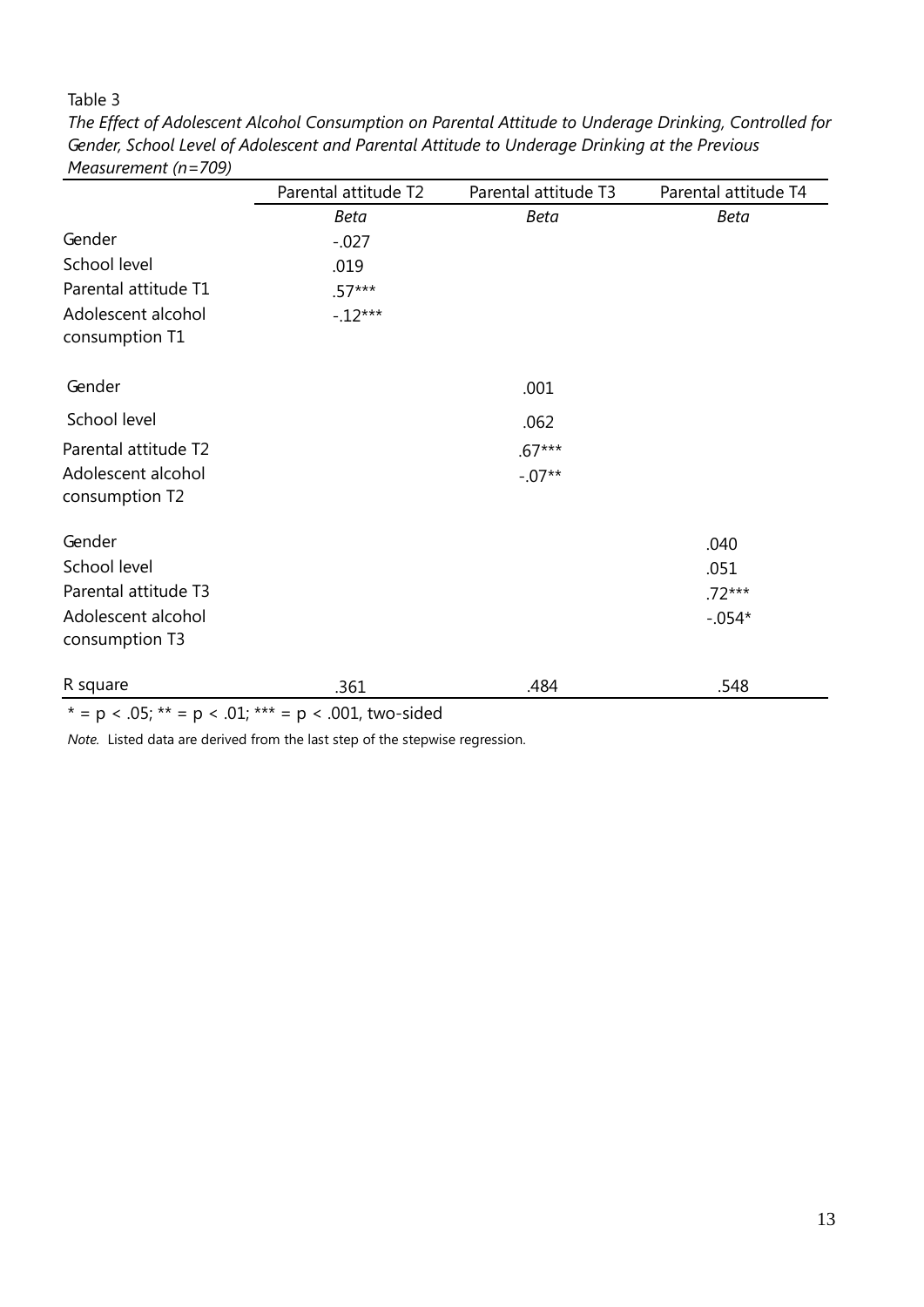#### **Discussion**

This study aims to expand the knowledge of the effect of adolescent alcohol consumption on parental attitudes and explore the role of parental alcohol consumption in this relationship. It shows that higher levels of alcohol consumption in adolescents predict less strict attitudes toward alcohol in parents. The influence of adolescent alcohol use on parental attitudes towards alcohol does not depend on the parents' own drinking behavior. Complementing previous research demonstrating the negative influence of parental attitudes on adolescents drinking (e.g. Stafström, 2014), the current findings reveal that alcohol use of adolescents also change parents' attitudes towards alcohol.

The more alcohol an adolescent consumes, the less strict the parental attitude towards underage drinking becomes. This finding is in opposition to the majority of previous research about what parents claim they would have done if they had discovered the adolescent alcohol consumption (Beck, Scaffa, Swift, & Ko, 1995; Tyler, Tyler, Kaljee, & Hopps, 1994). For example, Beck has found that most of the parents would discuss it with the child and discipline him/her, which is in opposition to our findings. However, the results of the current study are in line with previous research about what parents actually do when they find out about adolescent alcohol consumption. These studies show that parents react by decreasing their parental control (Huh, Tristan, Wade & Stice, 2006), support (Stice & Barrerra, 1995) and attitude towards alcohol consumption (Glatz et al., 2012). The research of Glatz et al. (2012) found a weakening of parental attitudes as a response to catching their child drunk. In contrast to the dichotomous scale Glatz et. al. (2012) used, this study used the amount of individual drinks as a measure for adolescent alcohol consumption, which allows us to confirm that parental attitude is already modified as a result of the knowledge of any alcohol consumption by their adolescents .

The increase in parents' tolerance as a reaction to adolescents' alcohol use can be explained by the theory of cognitive dissonance (Festinger, 1975). Cognitive dissonance is an aversive state, caused by two conflicting cognitions, connected with strong feelings of discomfort. Many parents experience the discomfort of cognitive dissonance, because they are strongly opposed to underage drinking and on average, adolescents start to drink alcohol long before they are legally allowed to do so. To prevent an uncomfortable conflict of contradictory cognitions, parents tend to choose one cognition and minimize the significance of the other. In line with previous studies on healthcompromising behavior which show that users prefer to ignore the health risk instead of change their behavior (Peretti-Waten, 2006; Mäkelä, 1997). also parents tend to adjust the attitude (being

14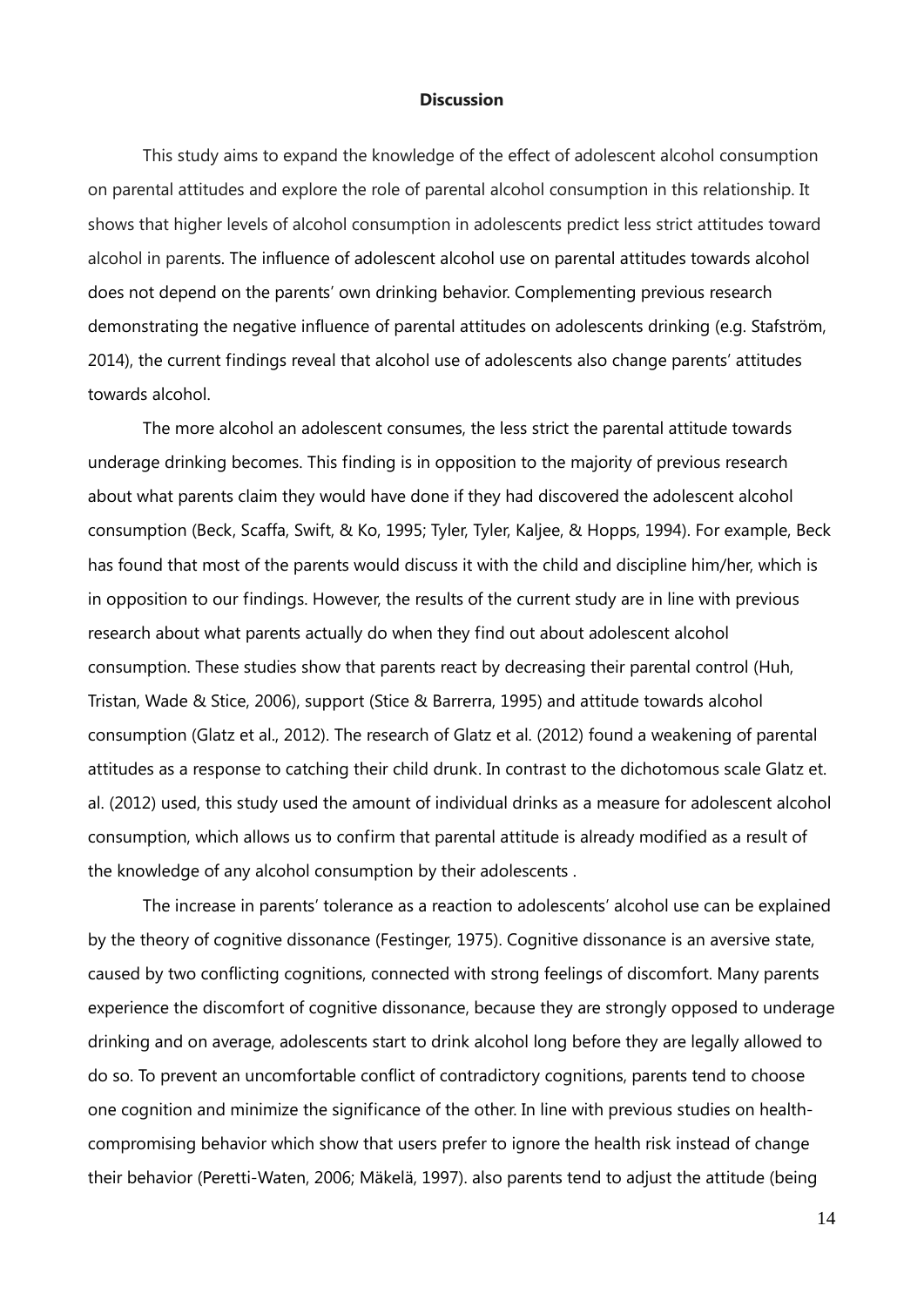uncomfortable with underage drinking) instead of changing the drinking behavior in their offspring.

Contrary to expectations, the influence of adolescents' alcohol use on parental attitudes did not differ for different levels of parental drinking, which means that parents do not adjust their attitude to their own drinking behavior. It seems that other influences play a role in the relationship. A possible explanation is the pressure of social and legal norms. At the moment of data collection, the legal norm said that adolescents under the age of 16 were not allowed to consume alcohol. The corresponding social norm was less strict, as it allowed adolescents to consume alcohol with a low alcohol percentage, such a wine and beer, but not to become drunk. Since parents are viewed as being part of the same entity as their offspring, they are responsible for the behavior of their offspring, and therefore they are also expected to respect the social and legal norms. out of the cognition theory we expected that parents who consume alcohol themselves would easily increase the tolerance to the alcohol consumption of their offspring's. By this they would prevent the cognitive dissonance caused by forbidding something because of the health and social risks and doing it at the same time. However, the pressure of social and legal norms is clearly higher and doesn't allow parents to do that. Therefore, parents do not adjust the tolerance level towards the alcohol consumption of their offspring regardless of their own alcohol consumption.

### **Implications**

The results of this study show that even if parents formulate their attitude towards underage alcohol consumption, adolescents are able to change it through their own behavior. As we know that parental attitude has a mutual effect on children behavior (Stafström, 2014), these findings underline how important it is to prolong the alcohol free period in adolescents. Preventive interventions, such as Prevention of Alcohol use in Students (PAS; Koning et al., 2009) seem to be more important then harm reduction at this stage of adolescence.

Emphasizing the significance of child effect, this study delivers a contribution to the stream of research on bidirectional relationships between parents and children. The knowledge that not only children but also parents are being influenced through the actions of the other one helps us to understand the development and complexity of the family relations. Therefore, the results of this study underline the importance of further investigation of child effect and show how important it is to not ignore it in further research and implications.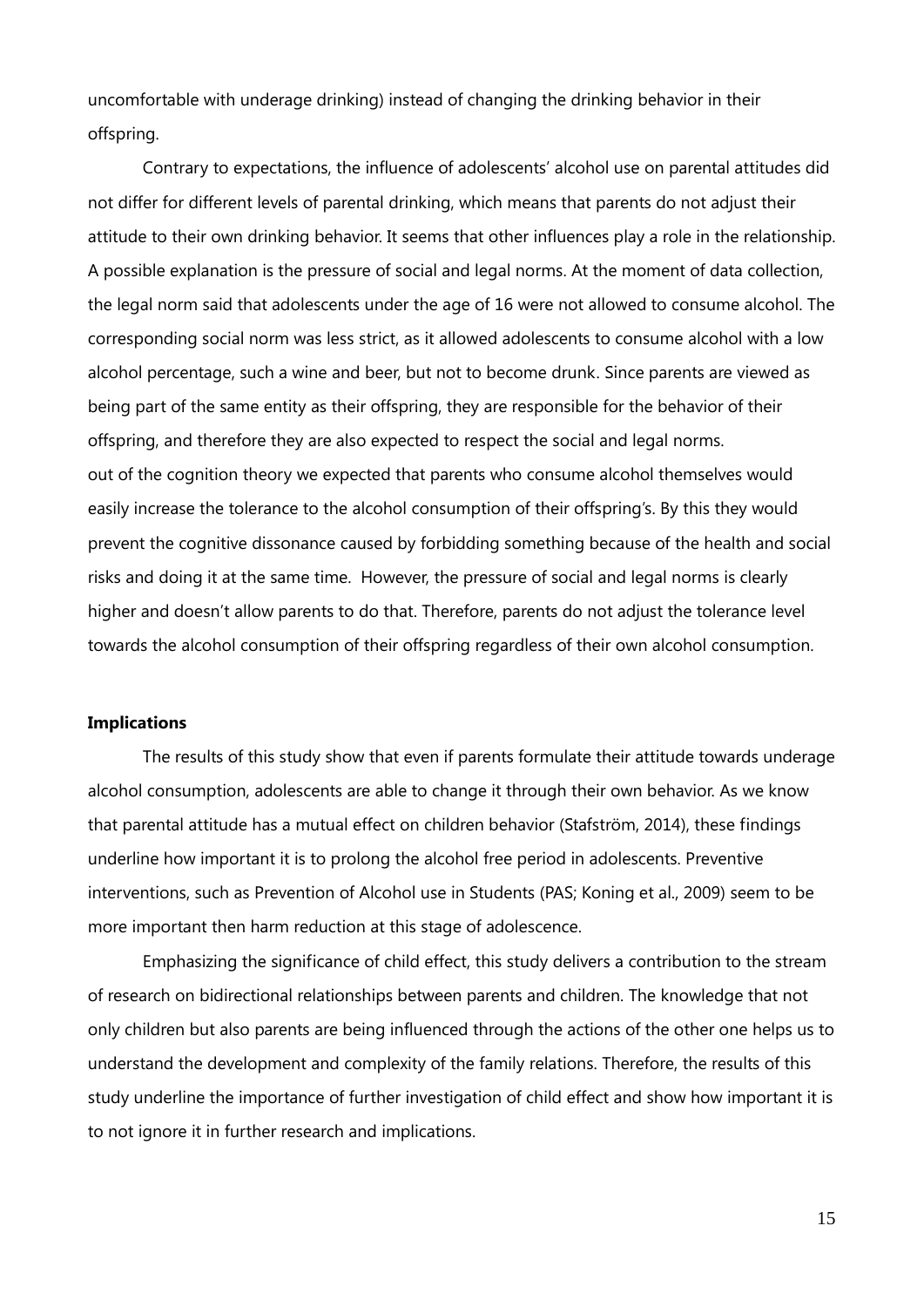#### **Strengths and limitations**

There are several limitations to our study. The interval of data collection (10 months between T1 and T2 and 12 months interval between other measurements) has not been ideal for the purposes of this study. Especially at the critical age between 14 and 16 years it would be more informative to collect data more frequently, so detailed information about the development of parental attitude were available. Secondly, the alcohol use of the adolescent is reported by the adolescent him/herself instead of parents' perception of their offspring's alcohol use. This may have affected our results as some parents may not have known that their child is drinking. In future studies, both adolescent and parent reported alcohol use should be included.

This research is one of the few that examines child effects in the alcohol-specific socialization context. It has been carried out on a large data set of a representative study, which gives us the opportunity to generalize the results to a larger population of adolescents. Adolescents included in the study were in the range of 12 to 16 years, which is the time when youth usually start to consume alcohol (Soellner, Göbel, Scheithauer, & Bräker, 2014). Therefore, this period is critical for the development of parental attitudes and can also provide us with the most information. Thanks to its longitudinal design, we formulate casual relations between the variables and we could state that parental attitude is being influenced by adolescents' behavior.

#### **Suggestions for future research**

During this study other questions arose which should get the attention in future research.

As the legal norm for adolescent alcohol consumption has changed in the Netherlands a couple of years after completing of the data collection and we expect that the legal norms have an effect on parental attitude, it is important to investigate the actual impact of this norm. Changes in the Dutch legal system, forbidding Dutch adolescents to consume any alcohol under the age of 18 are creating a suitable opportunity for a comparison study.

Furthermore, the sample of this study consisted of adolescent in the age of 12 to 16 years. It would complete our knowledge to investigate the effect of adolescent alcohol consumption on parental attitude also at later age, such as 17 to 20 years old.

As we measured only one direction of the parent-child relationship, investigation of this reciprocal relationship in one model would significantly contribute to our knowledge about this theme.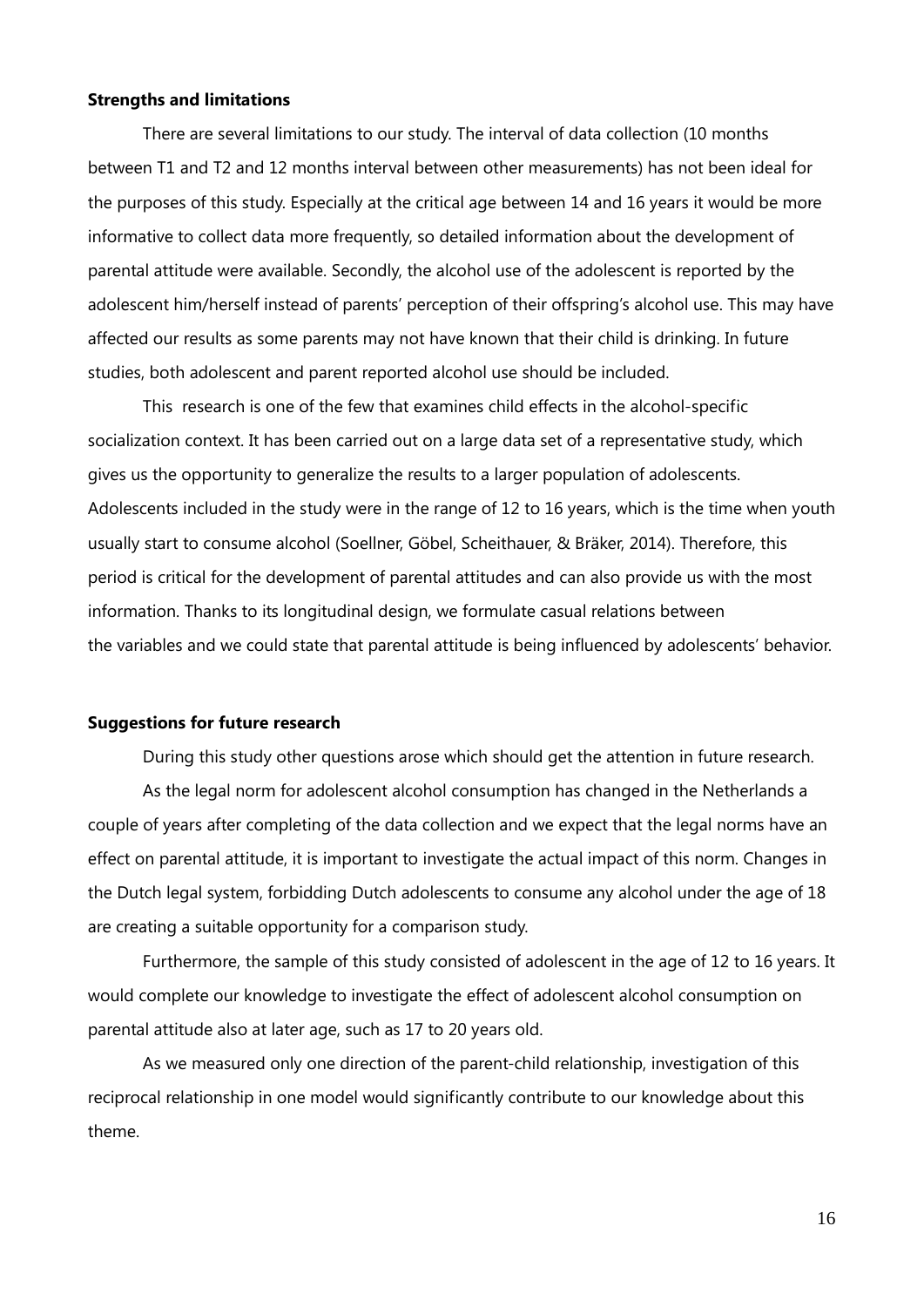This study confirms that there is a significant child-effect in the relationship between parental attitude towards adolescent alcohol consumption and adolescent behavior and rejects the effect of parental alcohol consumption on this relationship. These findings contribute to our understanding of the development and complexity of the family relations and provide crucial knowledge about the importance of alcohol prevention programs.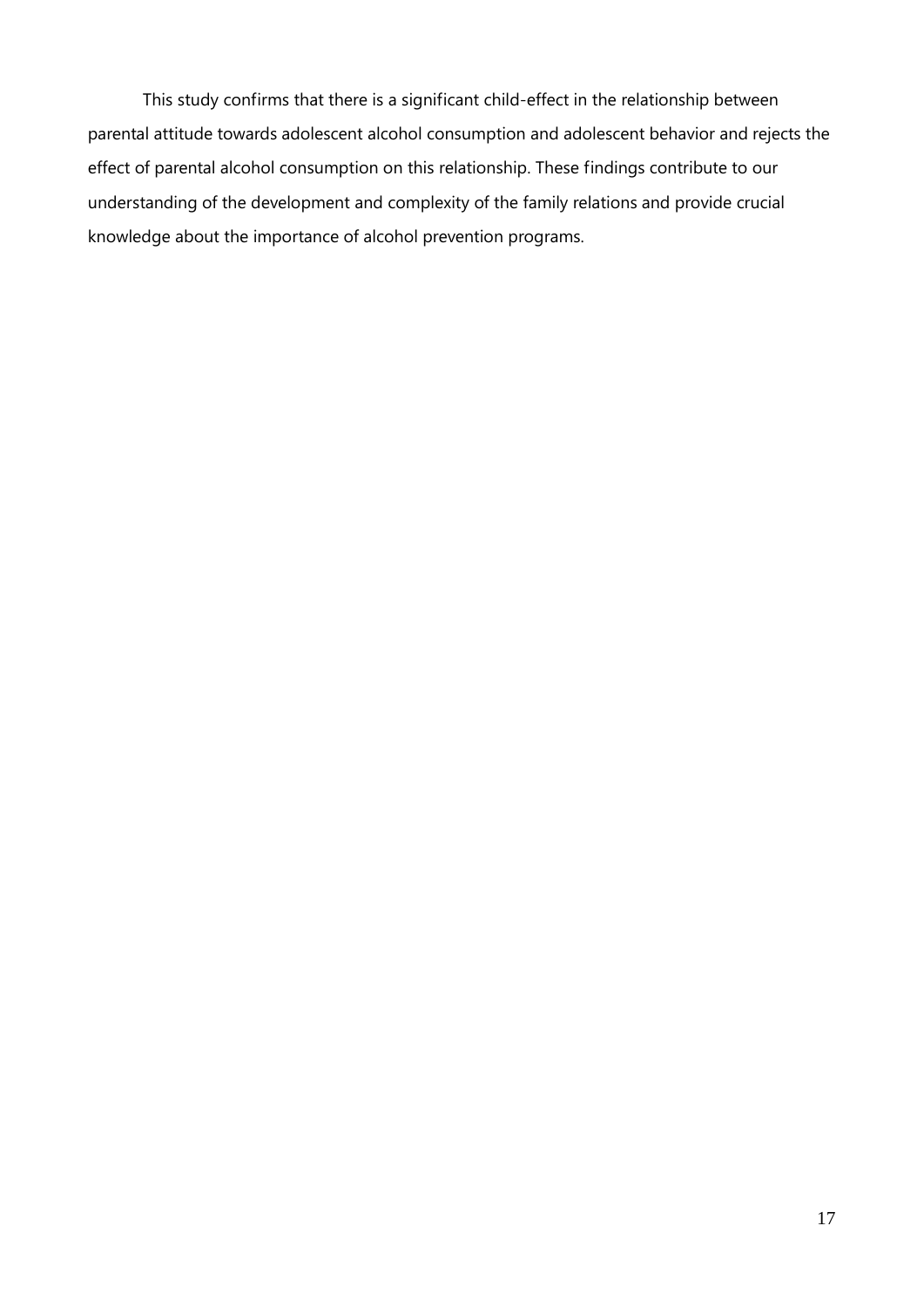#### **Literature**

- Beck, K., H., Scaffa, M., Swift, R., & Ko, M. (1995). A survey of parent attitudes and practices regarding underage drinking. *Journal of Youth and Adolescence*, *24*, 315 – 334. doi:10.1007/BF01537599
- Baumrind, D., & Moselle, K. A. (1985). A developmental perspective on adolescent drug abuse. *Advances in Alcohol and Substance Use*, *5*, 41-67.
- Bell, R. Q., & Chapman, M. (1986). Child effects in studies using experimental or brief longitudinal approaches to socialization. *Developmental Psychology*, *22*, 595-603.
- Del Boca, F., K., & Darkes, J. (2003).The validity of self-reports of alcohol consumption: state of the science and challenges for research. *Addiction, 98,* 1–12.
- Durbin, D. L., Darling, N., Steinberg, L.,& Brown, B. B. (1993). Parenting style and peer group membership among European-American adolescents. *Journal of Research on Adolescence*, *3*, 87-100.
- Engels, R. C. M. E., & Knibbe, R. A. (2000). Alcohol use and intimate relationships in adolescence: When love comes to town. Addictive Behaviors, 25, 435–439.
- Engels, R. C. M. E., Knibbe, R. A., & Drop, M. J. (1999). Why do late adolescents drink at home? A study on the psychological well-being, social integration and drinking context. *Addiction Research, 7,* 31–46.
- Festinger, L. (1957). *A theory of cognitive dissonance.* Stanford, CA: Stanford University Press.
- Glatz, T., Stattin, H., & Kerr, M. (2012). A test of cognitive dissonance theory to explain parents 'reactions to youths 'alcohol intoxication. *Family Relationship, 61,* 629–641. doi:10.1111/j.1741-3729.2012.00723.x
- Hafen, C., A., & Laursen, B. (2009). More problems and less support: Early adolescent adjustment forecasts changes in perceived support from parents. *Journal of Family Psychology*, *23*, 193 – 202. doi:10.1037/a0015077
- Hartup, W., W. (1978). Perspectives on child and family interaction: Past, present, and future. In R. M. Lerner & G. B. Spanier (Eds.), *Child influences on marital and family interaction: A life-span perspective* (pp. 23-46). San Francisco: Academic.
- Hibell, B., Guttormsson, U., Ahlström, S., Balakireva, O., Bjarnason, T., Kokkevi, & A., Kraus. (2012). *The 2011 ESPAD Report: Substance Use Among Students in 36 European Countries.* Retrieved from: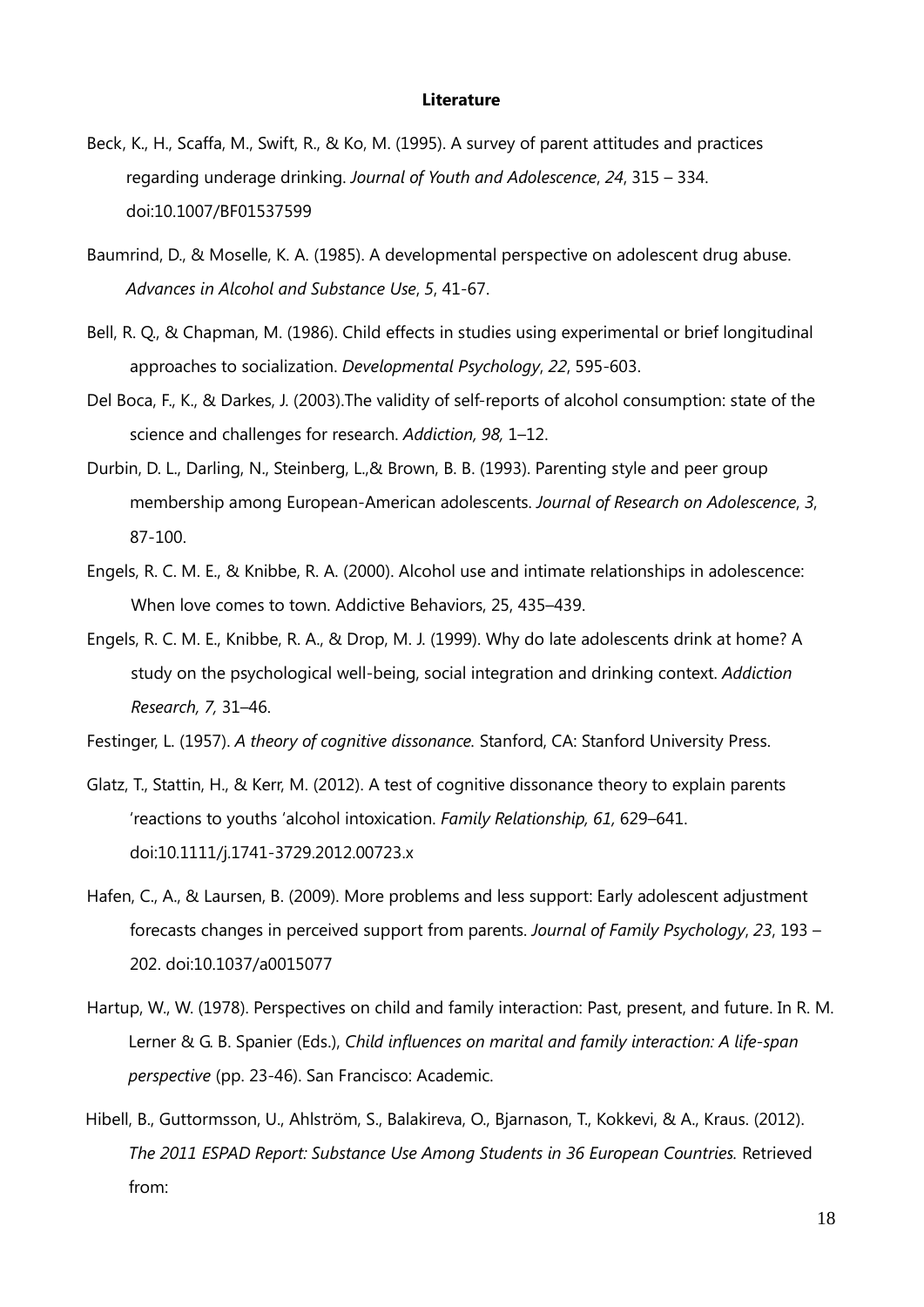[http://www.espad.org/Uploads/ESPAD\\_reports/2011/The\\_2011\\_ESPAD\\_Report\\_FULL\\_2012\\_10\\_](http://www.espad.org/Uploads/ESPAD_reports/2011/The_2011_ESPAD_Report_FULL) [29.pdf](http://www.espad.org/Uploads/ESPAD_reports/2011/The_2011_ESPAD_Report_FULL_2012_10_29.pdf)

- Huh, D., Tristan, J., Wade, E., &Stice, E. (2006). Does problem behavior elicit poor parenting?A prospective study of adolescent girls. *Journal of Adolescent Research*, *21*, 185 – 204. doi:10.1177/0743558405285462
- Huver, R. M. E., Engels, R. C. M. E., Vermulst, A. A., & de Vries, H. (2007). Bi-directional relations between anti-smoking parenting practices and adolescent smoking in a Dutch sample. *Health Psychology*, *26*, 762 – 768. doi:10.1037/0278-6133.26.6.762
- Jacob, T., & Leonard, K. (1991, November). *Family and peer influences in the development of adolescent alcohol abuse*. Paper presented at the NIAAA conference, Working Group on the Development of Alcohol-Related Problems in High-Risk Youth: Establishing Linkages Across Biogenetic and Psychosocial Domains, Washington DC.
- Kerr, M., & Stattin, H. (2003). *Parenting of adolescents: Action or reaction?* In A. C. Crouter & A. Booth (Eds.), *Children's influence on family dynamics: The neglected side of family relationships* (pp. 121 – 151). Mahwah, NJ: Erlbaum.
- Koning, I., Vollebergh, W., A., M., Smit, F., Verdurmen, J., E., E., van den Eijnden, R.,J., J., M.,ter Bogt, T., F., M., Stattin, H., & Engels, R., C., M., E. (2009) Preventing heavy alcohol use in adolescents (PAS): cluster randomized trial of a parent and student intervention offered separately and simultaneously. *Addiction, 104,* 1669-1678. doi: 10.1111/j.1360-0443.2009.02677.x
- Koning, I., van den Eijnden, R., J., Verdurmen, J., E., Engels, R., C., & Vollebergh, W., A. (2011). Long-Term Effects of a Parent and Student Intervention on Alcohol Use in Adolescents A Cluster Randomized Controlled Trial. *American Journal of Preventive Medicine, 40,* 541-547. doi:10.1016/j.amepre.2010.12.030
- Lerner, R. M., & Spanier, G. B. (1978). A dynamic interactional view of child and family development. In R. M. Lerner& G. B. Spanier (Eds.), *Child influences on marital and family interaction: A lifespan perspective* (pp. 1-22). San Francisco: Academic.
- Mäkelä, K. (1997). Drinking, the majority fallacy, cognitive dissonance and social pressure. *Addiction*, *92*, 729 – 736. doi:10.1111/j.1360- 0443. 1997.tb02939.x

Peretti-Watel, P. (2006). Cognitive dissonance and risk denial: The case of cannabis use in adolescents. *Journal of Socio-Economics*, *35*, 1032 – 1049. doi:10.1016/j.socec.2005.11.023

Sameroff, A. (1975). Transactional models in early social relations. *Human Development*, *18*, 65 – 79.